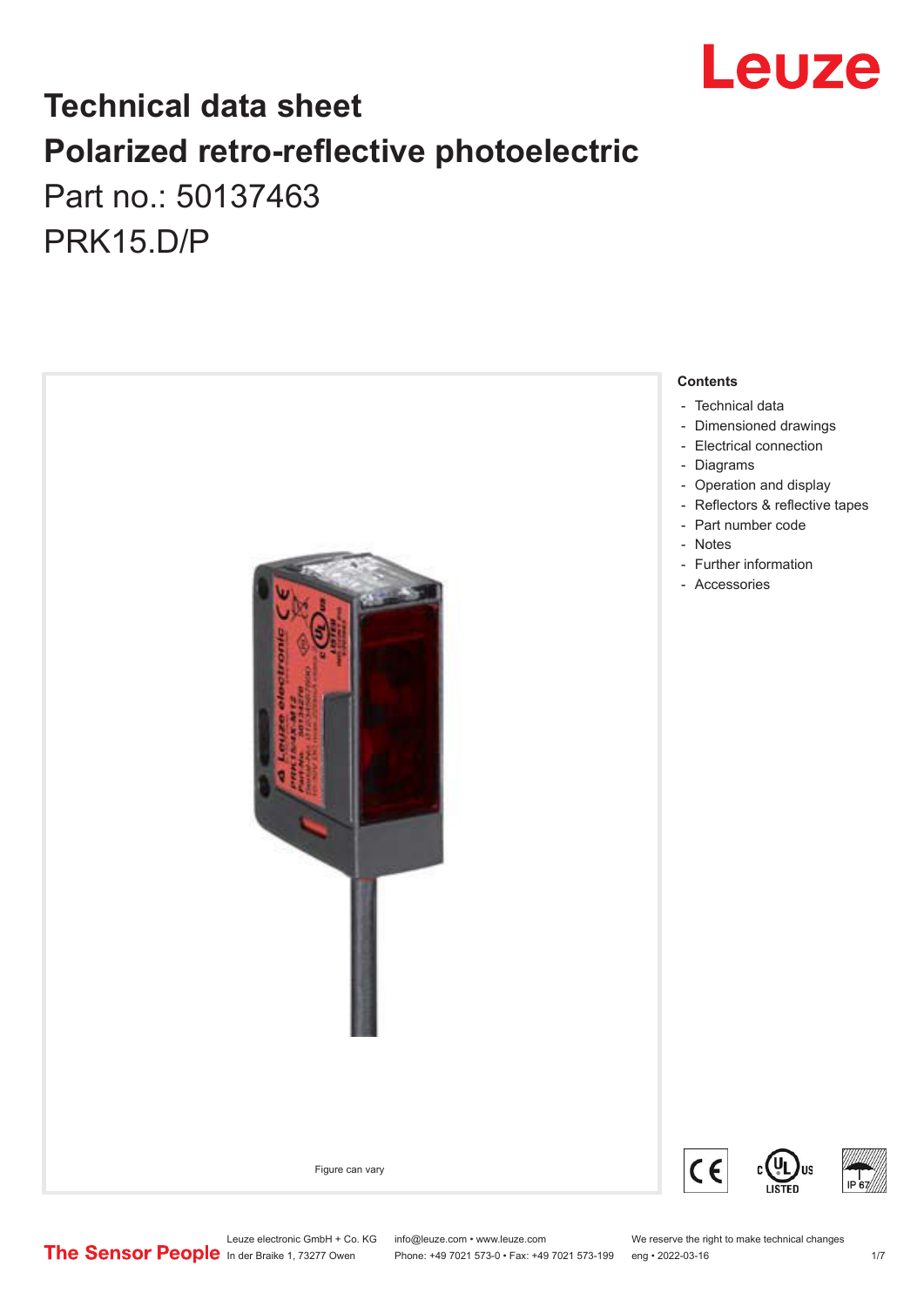### <span id="page-1-0"></span>**Technical data**

# **Leuze**

#### **Basic data**

| <b>Series</b>       | 15                                   |
|---------------------|--------------------------------------|
| Operating principle | Reflection principle                 |
| Application         | Detection of stretch-wrapped objects |
|                     |                                      |

#### **Optical data**

| <b>Operating range</b>          | Guaranteed operating range              |
|---------------------------------|-----------------------------------------|
| <b>Operating range</b>          | $0 6$ m, With reflector TK(S) $100x100$ |
| <b>Operating range limit</b>    | Typical operating range                 |
| <b>Operating range limit</b>    | $08$ m, With reflector TK(S) $100x100$  |
| Light source                    | LED, Red                                |
| Wavelength                      | 640 nm                                  |
| <b>Transmitted-signal shape</b> | Pulsed                                  |
| LED group                       | Exempt group (in acc. with EN 62471)    |

#### **Electrical data**

| Protective circuit                             | Polarity reversal protection        |  |
|------------------------------------------------|-------------------------------------|--|
|                                                | Short circuit protected             |  |
|                                                |                                     |  |
| Performance data                               |                                     |  |
| Supply voltage $U_{B}$                         | 10  30 V, DC, Incl. residual ripple |  |
| <b>Residual ripple</b>                         | $0 15 \%$ , From $U_{\rm B}$        |  |
| <b>Open-circuit current</b>                    | $020$ mA                            |  |
|                                                |                                     |  |
| <b>Outputs</b>                                 |                                     |  |
| Number of digital switching outputs 1 Piece(s) |                                     |  |

| <b>Switching outputs</b> |                                    |
|--------------------------|------------------------------------|
| <b>Voltage type</b>      | DC.                                |
| Switching current, max.  | 100 mA                             |
| <b>Switching voltage</b> | high: $\geq (U_{\text{B}} - 2.5V)$ |
|                          | low: $\leq 2.5V$                   |
|                          |                                    |

**Switching element** Transistor, PNP **Dark switching** 

| <b>Switching output 1</b>  |
|----------------------------|
| <b>Switching element</b>   |
| <b>Switching principle</b> |

#### **Timing**

| <b>Switching frequency</b> | 500 Hz |  |
|----------------------------|--------|--|
| <b>Response time</b>       | 1 ms   |  |
| Readiness delay            | 300 ms |  |

#### **Connection**

| <b>Connection 1</b>         |                     |
|-----------------------------|---------------------|
| <b>Function</b>             | Signal OUT          |
|                             | Voltage supply      |
| <b>Type of connection</b>   | Cable               |
| Cable length                | 2,000 mm            |
| <b>Sheathing material</b>   | <b>PUR</b>          |
| Cable color                 | <b>Black</b>        |
| <b>Number of conductors</b> | 3-wire              |
| Wire cross section          | $0.14 \text{ mm}^2$ |

#### **Mechanical data**

| Dimension (W x H x L)          | 15 mm x 42.7 mm x 30 mm      |
|--------------------------------|------------------------------|
| <b>Housing material</b>        | Plastic                      |
| <b>Plastic housing</b>         | <b>ABS</b>                   |
| Lens cover material            | Plastic                      |
| Net weight                     | 37 <sub>q</sub>              |
| <b>Housing color</b>           | <b>Black</b>                 |
| <b>Type of fastening</b>       | Through-hole mounting        |
|                                | Via optional mounting device |
|                                |                              |
| <b>Operation and display</b>   |                              |
| Type of display                | LED                          |
| <b>Number of LEDs</b>          | 2 Piece(s)                   |
|                                |                              |
| <b>Environmental data</b>      |                              |
| Ambient temperature, operation | $-4060 °C$                   |
| Ambient temperature, storage   | $-40$ 70 °C                  |
| <b>Certifications</b>          |                              |
| Degree of protection           | IP 67                        |
| <b>Protection class</b>        | III                          |
| <b>Certifications</b>          | c UL US                      |
| <b>Standards applied</b>       | IEC 60947-5-2                |
|                                |                              |
| <b>Classification</b>          |                              |
| <b>Customs tariff number</b>   | 85365019                     |
| <b>ECLASS 5.1.4</b>            | 27270902                     |
| <b>ECLASS 8.0</b>              | 27270902                     |
| <b>ECLASS 9.0</b>              | 27270902                     |
| ECLASS 10.0                    | 27270902                     |
| <b>ECLASS 11.0</b>             | 27270902                     |
| <b>ECLASS 12.0</b>             | 27270902                     |
| <b>ETIM 5.0</b>                | EC002717                     |
| <b>ETIM 6.0</b>                | EC002717                     |
| <b>ETIM 7.0</b>                | EC002717                     |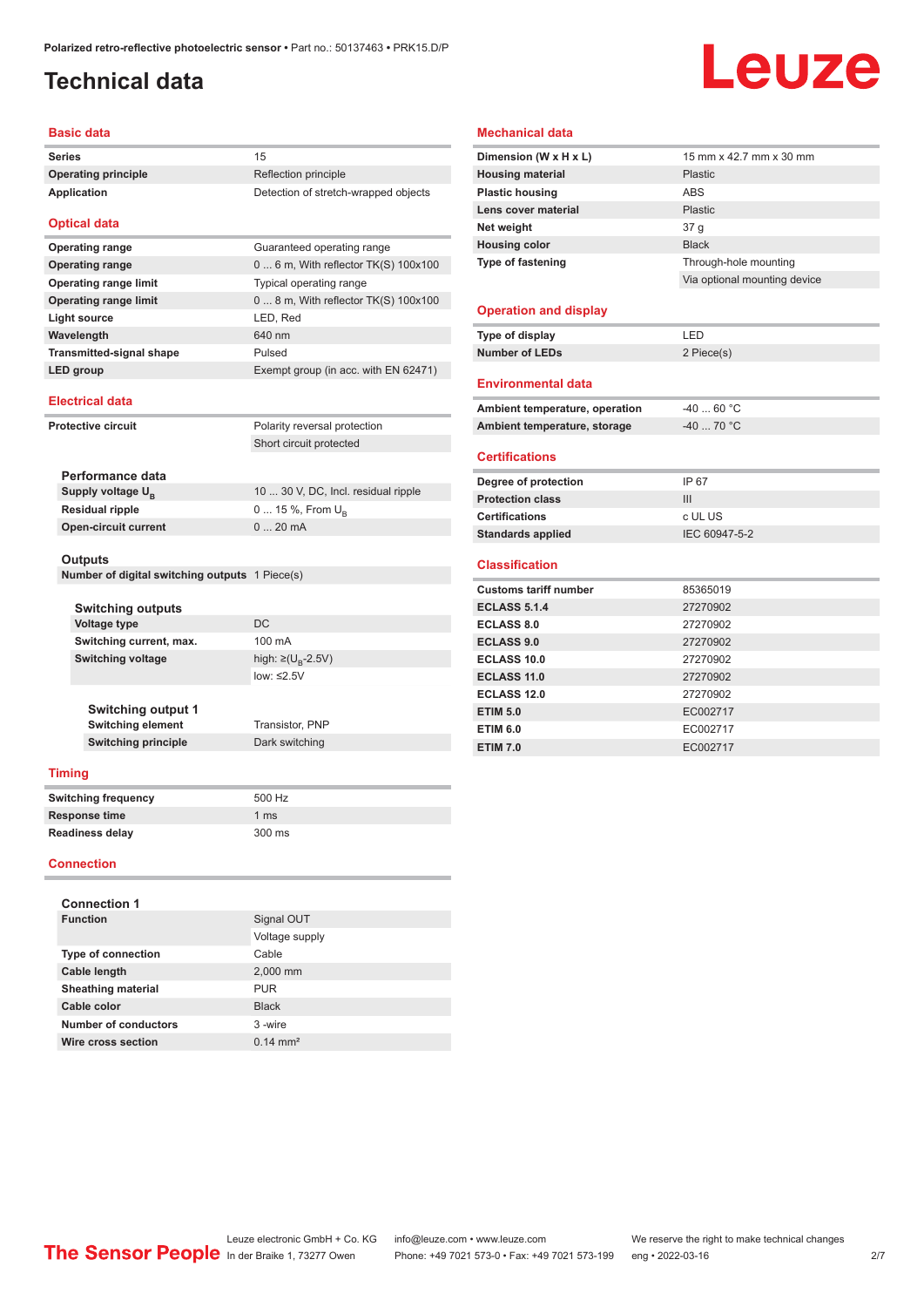## <span id="page-2-0"></span>**Dimensioned drawings**



All dimensions in millimeters



## **Electrical connection**

#### **Connection 1**

| <b>Function</b>             | Signal OUT          |
|-----------------------------|---------------------|
|                             | Voltage supply      |
| <b>Type of connection</b>   | Cable               |
| Cable length                | 2,000 mm            |
| <b>Sheathing material</b>   | <b>PUR</b>          |
| Cable color                 | <b>Black</b>        |
| <b>Number of conductors</b> | 3-wire              |
| Wire cross section          | $0.14 \text{ mm}^2$ |

#### **Conductor color Conductor assignment**

| <b>Brown</b> | V+               |
|--------------|------------------|
| <b>Blue</b>  | <b>GND</b>       |
| <b>Black</b> | OUT <sub>1</sub> |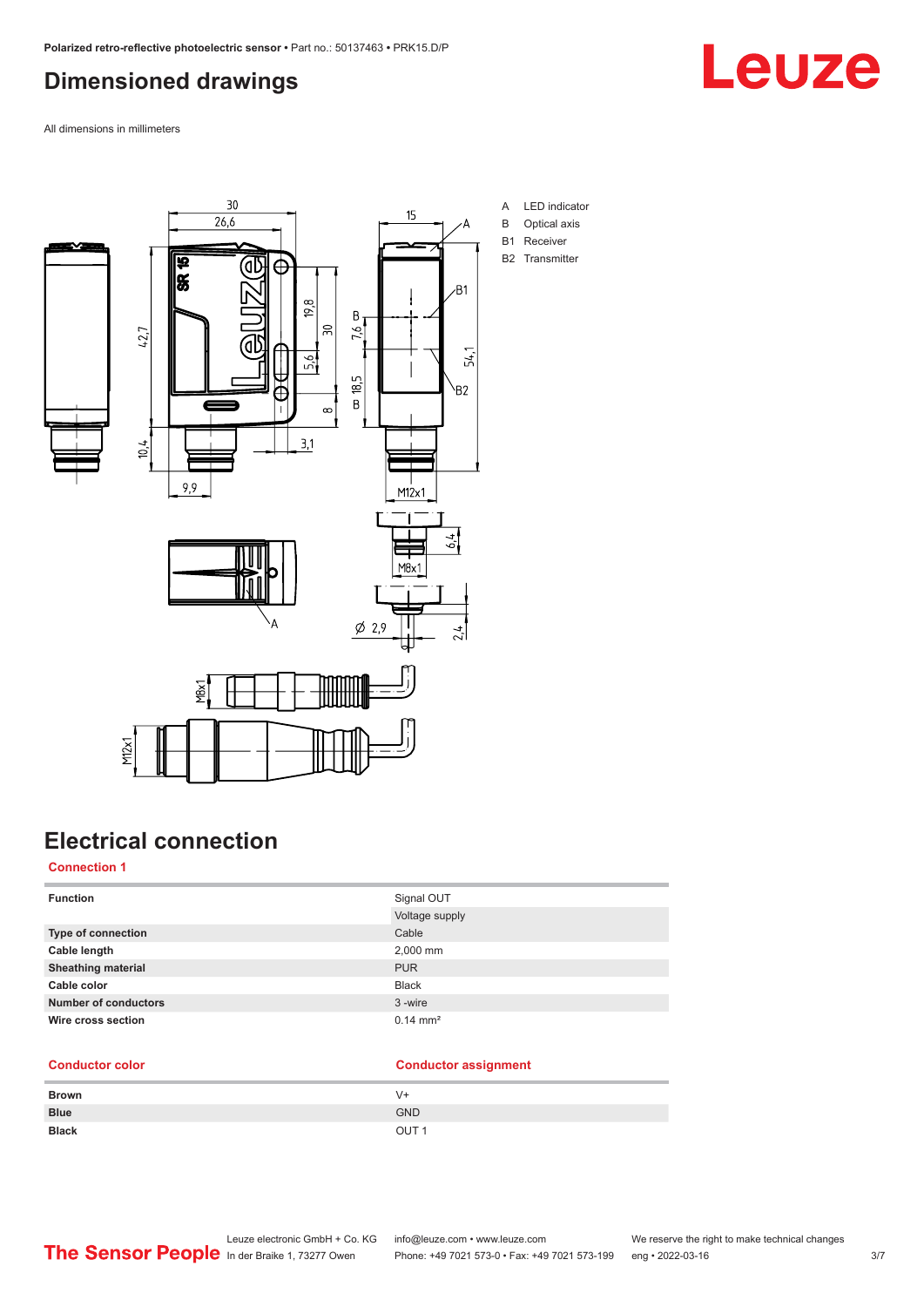#### <span id="page-3-0"></span>**Diagrams**

# Leuze

Typ. function reserve



- x Reading field distance [mm]
- y Function reserve
- A TKS 100x100
- B TKS 40x60
- C TKS 20x40

#### Typ. response behavior (TKS100x100)



## **Operation and display**

| <b>LED</b>     | <b>Display</b>           | <b>Meaning</b>                       |
|----------------|--------------------------|--------------------------------------|
|                | Green, continuous light  | Operational readiness                |
| $\overline{2}$ | Yellow, continuous light | Light path free                      |
|                | Yellow, flashing         | Light path free, no function reserve |

### **Reflectors & reflective tapes**

| Part no. | <b>Designation</b> | <b>Operating range</b><br><b>Operating range</b> | <b>Description</b>                                                                                                                                                                                                                     |
|----------|--------------------|--------------------------------------------------|----------------------------------------------------------------------------------------------------------------------------------------------------------------------------------------------------------------------------------------|
| 50117583 | MTKS 50x50.1       | $0.33.5$ m<br>$0.224$ m                          | Design: Rectangular<br>Triple reflector size: 1.2 mm<br>Reflective surface: 50 mm x 50 mm<br>Material: Plastic<br>Base material: Plastic<br>Chemical designation of the material: PMMA8N<br>Fastening: Through-hole mounting, Adhesive |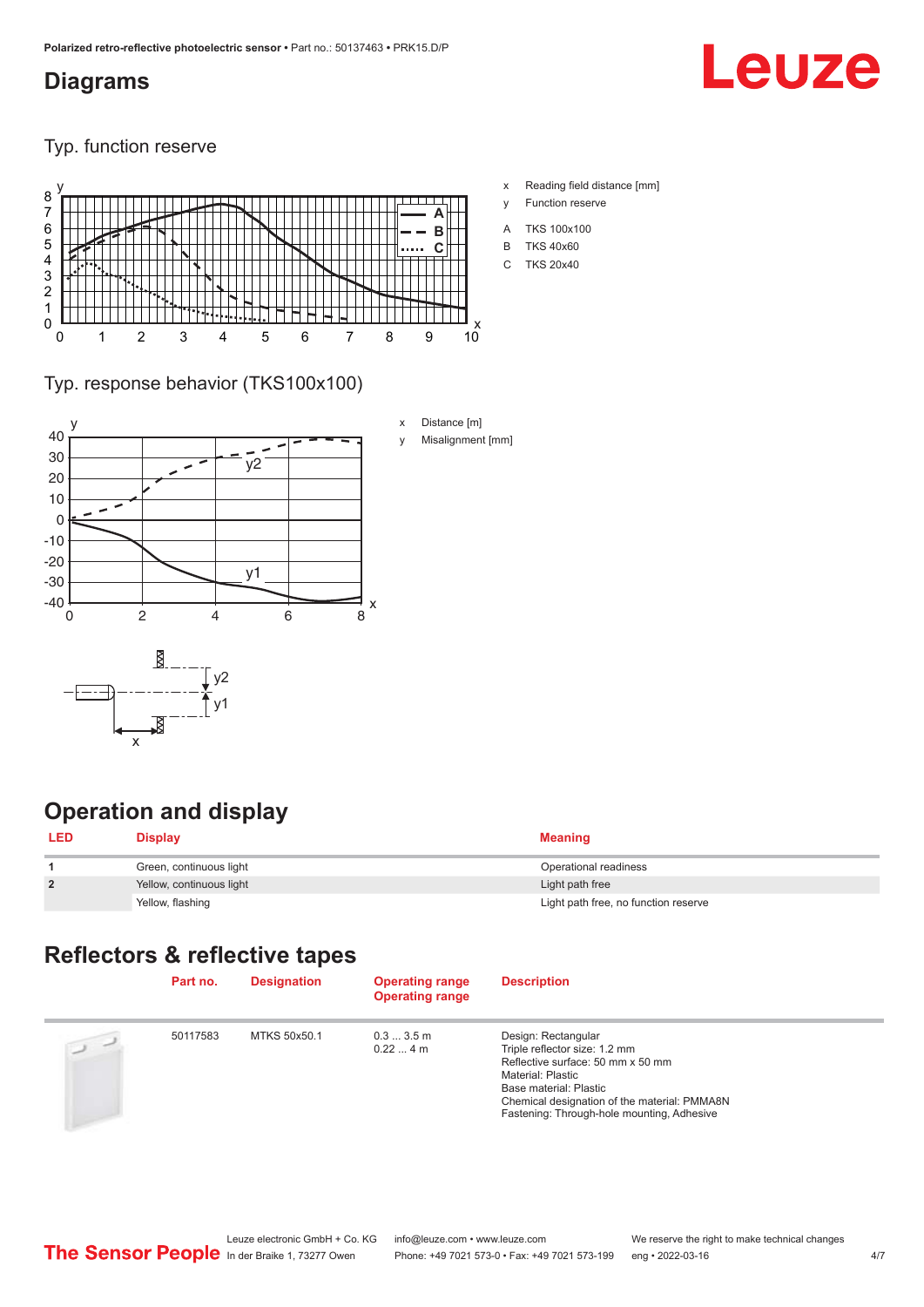### <span id="page-4-0"></span>**Reflectors & reflective tapes**

# Leuze

| Part no. | <b>Designation</b> | <b>Operating range</b><br><b>Operating range</b> | <b>Description</b>                                                                                                                                                                                                                          |
|----------|--------------------|--------------------------------------------------|---------------------------------------------------------------------------------------------------------------------------------------------------------------------------------------------------------------------------------------------|
| 50110192 | REF 6-A-50x50      | $0.132.5$ m<br>0.13m                             | Design: Rectangular<br>Triple reflector size: 0.3 mm<br>Reflective surface: 50 mm x 50 mm<br>Material: Plastic<br>Chemical designation of the material: PMMA<br>Fastening: Self-adhesive                                                    |
| 50003192 | TK 100x100         | 0.076m<br>0.058m                                 | Design: Rectangular<br>Triple reflector size: 4 mm<br>Reflective surface: 96 mm x 96 mm<br>Material: Plastic<br>Base material: Plastic<br>Chemical designation of the material: PMMA8N<br>Fastening: Rear side can be glued                 |
| 50022816 | <b>TKS 100X100</b> | 0.076m<br>0.058m                                 | Design: Rectangular<br>Triple reflector size: 4 mm<br>Reflective surface: 96 mm x 96 mm<br><b>Material: Plastic</b><br>Base material: Plastic<br>Chemical designation of the material: PMMA8N<br>Fastening: Through-hole mounting, Adhesive |
| 50081283 | <b>TKS 20X40</b>   | 0.122m<br>0.083m                                 | Design: Rectangular<br>Triple reflector size: 2.3 mm<br>Reflective surface: 16 mm x 38 mm<br>Material: Plastic<br>Base material: Plastic<br>Chemical designation of the material: PMMA8N<br>Fastening: Through-hole mounting, Adhesive      |
| 50040820 | <b>TKS 40X60</b>   | 0.083m<br>0.064m                                 | Design: Rectangular<br>Triple reflector size: 4 mm<br>Reflective surface: 37 mm x 56 mm<br><b>Material: Plastic</b><br>Base material: Plastic<br>Chemical designation of the material: PMMA8N<br>Fastening: Through-hole mounting, Adhesive |

#### **Part number code**

Part designation: **AAA15d.EE/ ff-HH**

| AAA15 | Operating principle / construction<br>HT15: diffuse reflection sensor with background suppression<br>PRK15: retro-reflective photoelectric sensor with polarization filter<br>LS15: throughbeam photoelectric sensor transmitter<br>LE15: throughbeam photoelectric sensor receiver |
|-------|-------------------------------------------------------------------------------------------------------------------------------------------------------------------------------------------------------------------------------------------------------------------------------------|
| d     | Light type<br>n/a: red light<br>I: infrared light                                                                                                                                                                                                                                   |
| EE    | Equipment<br>1: adjustable range<br>D: Detection of stretch-wrapped objects                                                                                                                                                                                                         |
| ff    | Switching output / Function<br>2: NPN transistor output, light switching<br>N: NPN transistor output, dark switching<br>4: PNP transistor output, light switching<br>P: PNP transistor output, dark switching<br>X: pin not used                                                    |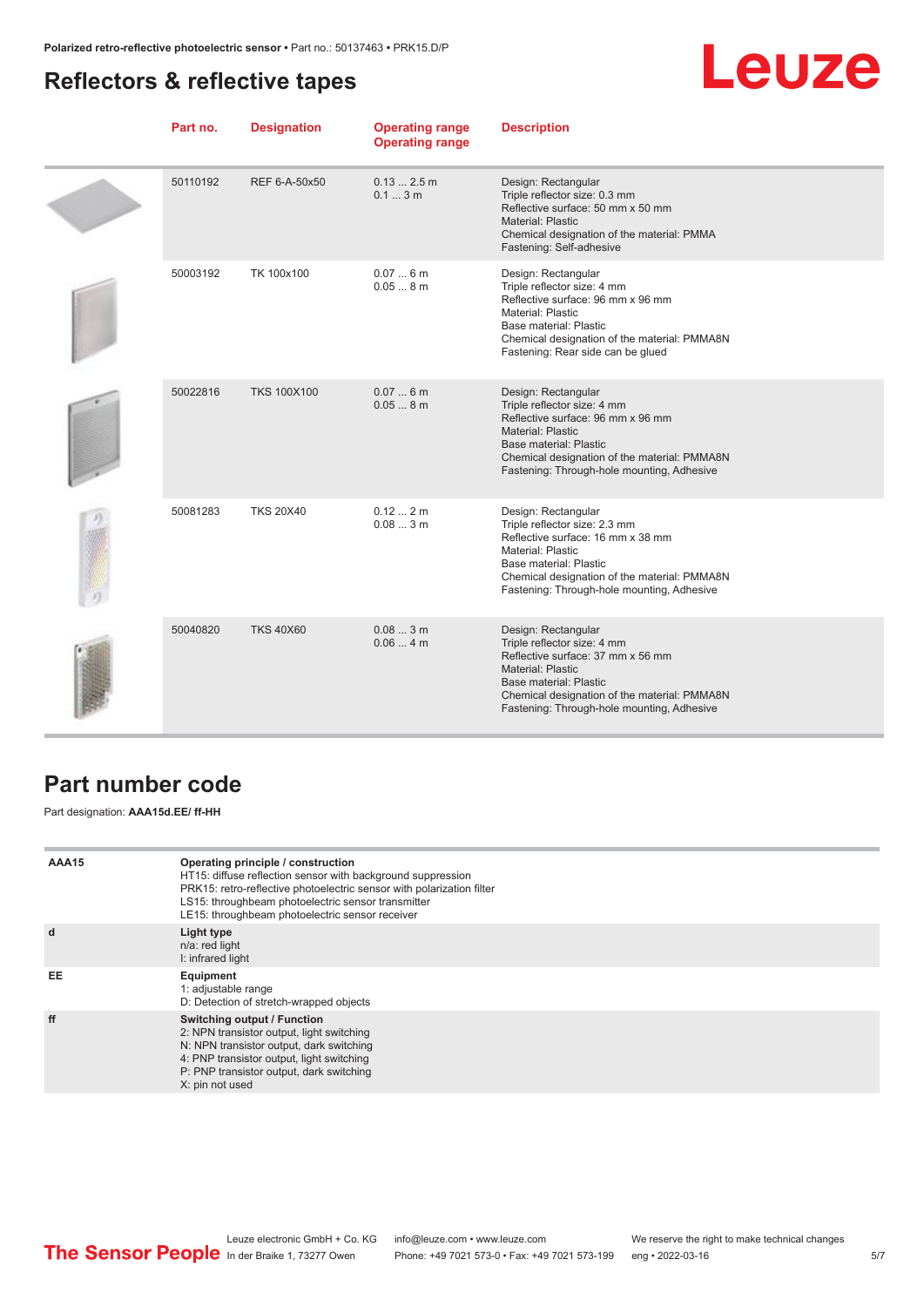#### <span id="page-5-0"></span>**Part number code**



**HH Electrical connection** n/a: cable, standard length 2000 mm, 3-wire M8: M8 connector, 4-pin (plug) 200-M12: cable, length 200 mm with M12 connector, 4-pin, axial (plug) M12: M12 connector, 4-pin (plug)

| <b>Note</b>                                                                                     |
|-------------------------------------------------------------------------------------------------|
| $\&$ A list with all available device types can be found on the Leuze website at www.leuze.com. |

#### **Notes**

| Observe intended use!                                                                                                                                                                                                         |
|-------------------------------------------------------------------------------------------------------------------------------------------------------------------------------------------------------------------------------|
| $\%$ This product is not a safety sensor and is not intended as personnel protection.<br>$\%$ The product may only be put into operation by competent persons.<br>♦ Only use the product in accordance with its intended use. |

### **Further information**

• Light source: Average life expectancy 100,000 h at an ambient temperature of 25 °C

## **Accessories**

## Mounting technology - Mounting brackets

| Part no. | <b>Designation</b> | <b>Article</b>  | <b>Description</b>                                                                                                                                                                       |
|----------|--------------------|-----------------|------------------------------------------------------------------------------------------------------------------------------------------------------------------------------------------|
| 50040269 | <b>BT 25</b>       | Mounting device | Design of mounting device: Angle, L-shape<br>Fastening, at system: Through-hole mounting<br>Mounting bracket, at device: Screw type<br>Type of mounting device: Rigid<br>Material: Metal |

## Mounting technology - Rod mounts

|          | Part no. | <b>Designation</b> | <b>Article</b>  | <b>Description</b>                                                                                                                                                                                               |
|----------|----------|--------------------|-----------------|------------------------------------------------------------------------------------------------------------------------------------------------------------------------------------------------------------------|
| $\log P$ | 50117829 | BTP 200M-D12       | Mounting system | Design of mounting device: Protection hood<br>Fastening, at system: For 12 mm rod<br>Mounting bracket, at device: Screw type<br>Type of mounting device: Clampable, Adjustable, Turning, 360°<br>Material: Metal |